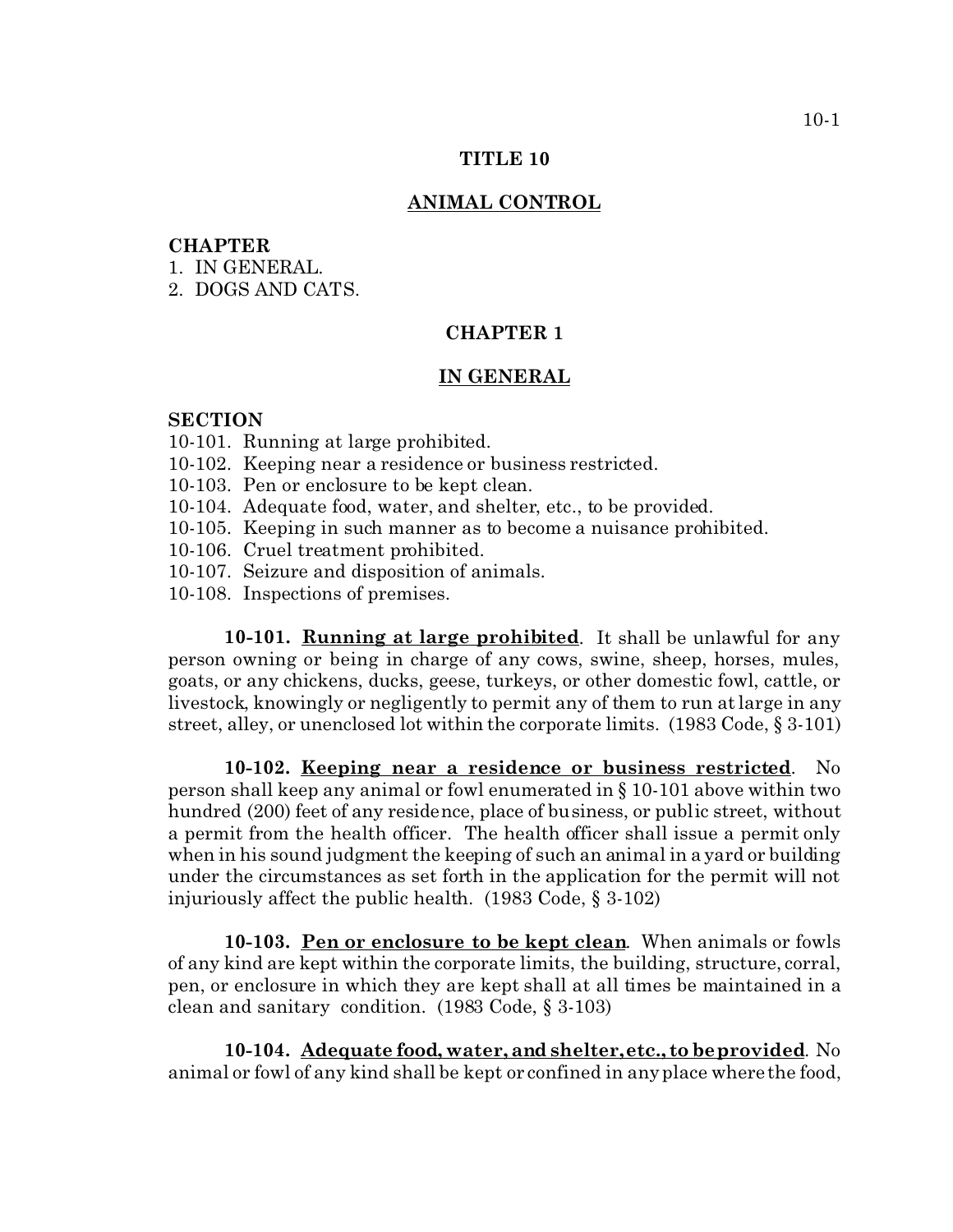water, shelter, and ventilation are not adequate and sufficient for the preservation of its health and safety.

All feed shall be stored and kept in a rat-proof and fly-tight building, box, or receptacle. (1983 Code, § 3-104)

**10-105. Keeping in such manner as to become a nuisance prohibited**. No animal or fowl of any kind shall be kept in such a place or condition as to become a nuisance because of either noise, odor, contagious disease, or other reason. (1983 Code, § 3-105)

**10-106. Cruel treatment prohibited**. It shall be unlawful for any person to beat or otherwise abuse or injure an animal or fowl of any kind. (1983 Code, § 3-106, modified)

**10-107. Seizure and disposition of animals**. Any animal or fowl enumerated in § 10-101 above found running at large or otherwise being kept in violation of this chapter may be seized by the health officer or by any police officer and confined in a pound provided or designated by the town council. If the owner is known he shall be given notice in person, by telephone, or by a postcard addressed to his last-known mailing address. If not claimed by the owner within 3 days, the animal or fowl shall be sold or humanely destroyed, or it may otherwise be disposed of as authorized by the town council.

The pound keeper shall collect from each person claiming an impounded animal or fowl reasonable fees, in accordance with a schedule approved by the town council, to cover the costs of impoundment and maintenance. (1983 Code, § 3-107, modified)

**10-108. Inspections of premises**. For the purpose of making inspections to insure compliance with the provisions of this chapter, the health officer, or his authorized representative, shall be authorized to enter, at any reasonable time, any premises where he has reasonable cause to believe an animal or fowl is being kept in violation of this chapter. (1983 Code, § 3-108)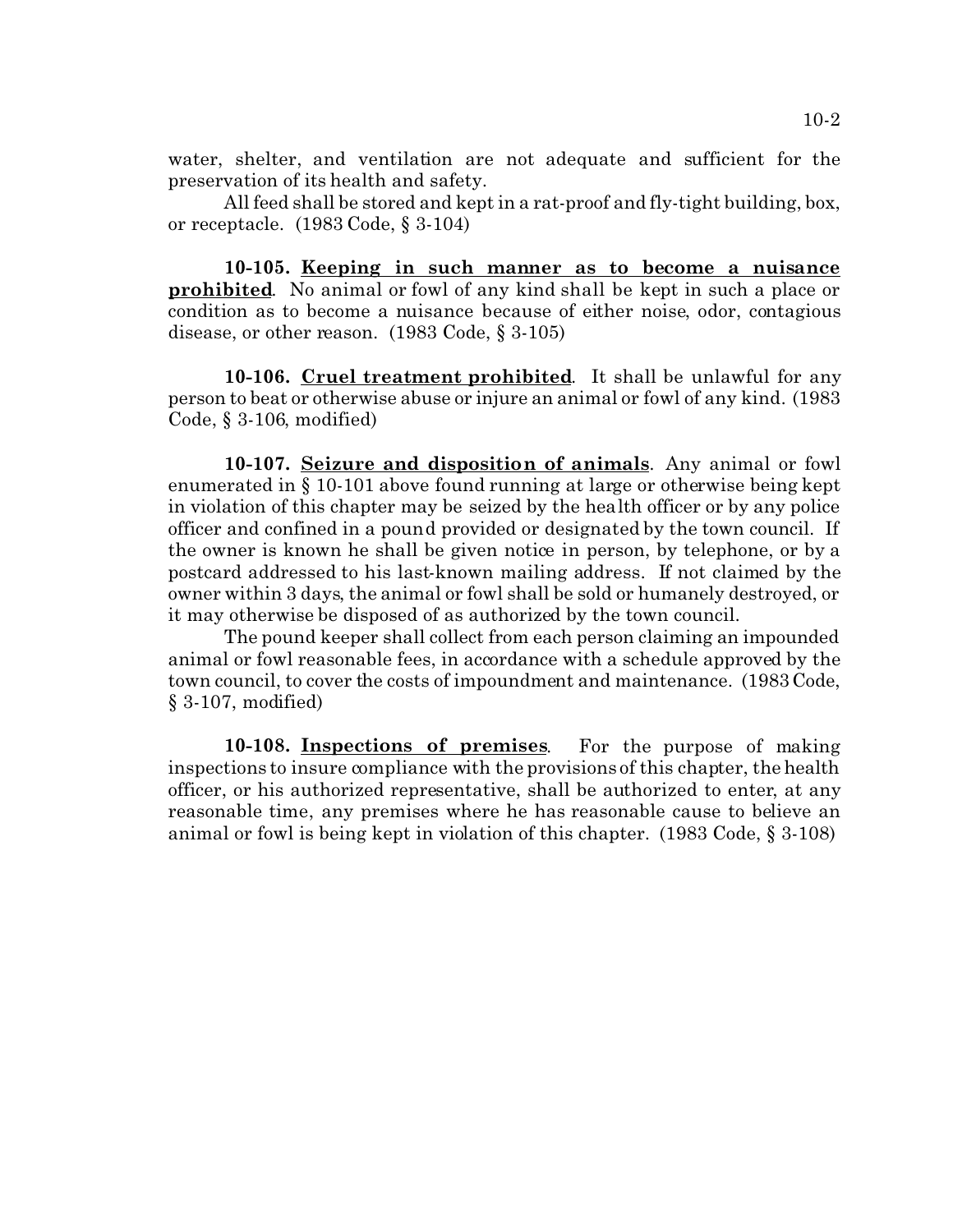### **CHAPTER 2**

# **DOGS AND CATS**

### **SECTION**

- 10-201. Rabies vaccination and registration required.
- 10-202. Dogs to wear tags.
- 10-203. Running at large prohibited.
- 10-204. Vicious dogs to be securely restrained.
- 10-205. Noisy dogs prohibited.
- 10-206. Confinement of dogs suspected of being rabid.
- 10-207. Seizure and disposition of dogs.

**10-201. Rabies vaccination and registration required**. It shall be unlawful for any person to own, keep, or harbor any dog or cat without having the same duly vaccinated against rabies and registered in accordance with the provisions of the "Tennessee Anti-Rabies Law" (Tennessee Code Annotated, §§ 68-8-101 through 68-8-114) or other applicable law. (1983 Code, § 3-201, modified)

**10-202. Dogs to wear tags**. It shall be unlawful for any person to own, keep, or harbor any dog which does not wear a tag evidencing the vaccination and registration required by the preceding section. (1983 Code, § 3-202)

10-203. **Running at large prohibited**.<sup>1</sup> It shall be unlawful for any person knowingly to permit any dog owned by him or under his control to run at large within the corporate limits. (1983 Code, § 3-203)

**10-204. Vicious dogs to be securely restrained**. It shall be unlawful for any person to own or keep any dog known to be vicious or dangerous unless such dog is so confined and/or otherwise securely restrained as to provide reasonably for the protection of other animals and persons. (1983 Code, § 3-204)

**10-205. Noisy dogs prohibited**. No person shall own, keep, or harbor any dog which, by loud and frequent barking, whining, or howling, disturbs the peace and quiet of any neighborhood. (1983 Code, § 3-205)

**10-206. Confinement of dogs suspected of being rabid**. If any dog has bitten any person or is suspected of having bitten any person or is for any reason suspected of being infected with rabies, the health officer or chief of

<sup>1</sup>State law reference

Tennessee Code Annotated, §§ 68-8-108 and 68-8-109.